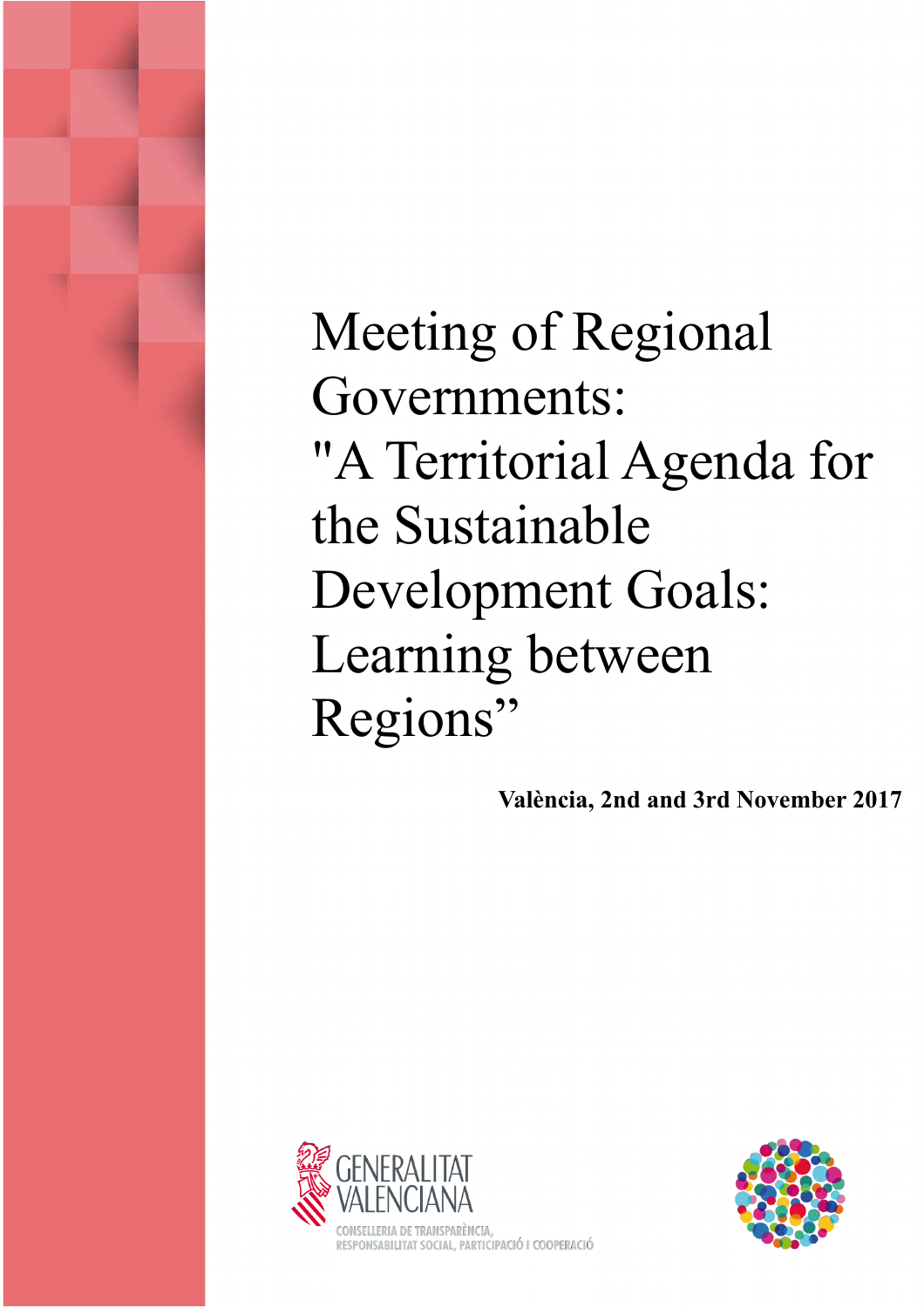

### **GOAL**

The València (Valencian Region) Meeting of European and non-European Regional Governments is an opportunity to exchange experiences regarding the location of the Sustainable Development Goals (SDG) at the regional level, which has a double objective:

a) discuss, reflect and exchange experiences of Good Regional Practices in the teritorialization of the Sustainable Development Goals,

b) contribute to the subnational planning processes that influence the development of public policies for the effective implementation of regional SDG.

## **PROGRAM**

## **Day 1: Thursday, November 2nd 2017**

## **9:30- 10:00 h. Opening**

- Ximo Puig. President of the Valencia Regional Government
- Johannes Krassnitzer. International Coordinator of the ART-UNDP.

### **10:00- 10:45 h. Conference: Territorialisation of Agenda 2030**

• Miguel Ángel Moratinos Cuyaubé. President of Solutions Network for Sustainable Development (REDS). REDS is the branch of SDSN in Spain.

**10:45- 11:00 h. Coffee-Break.**

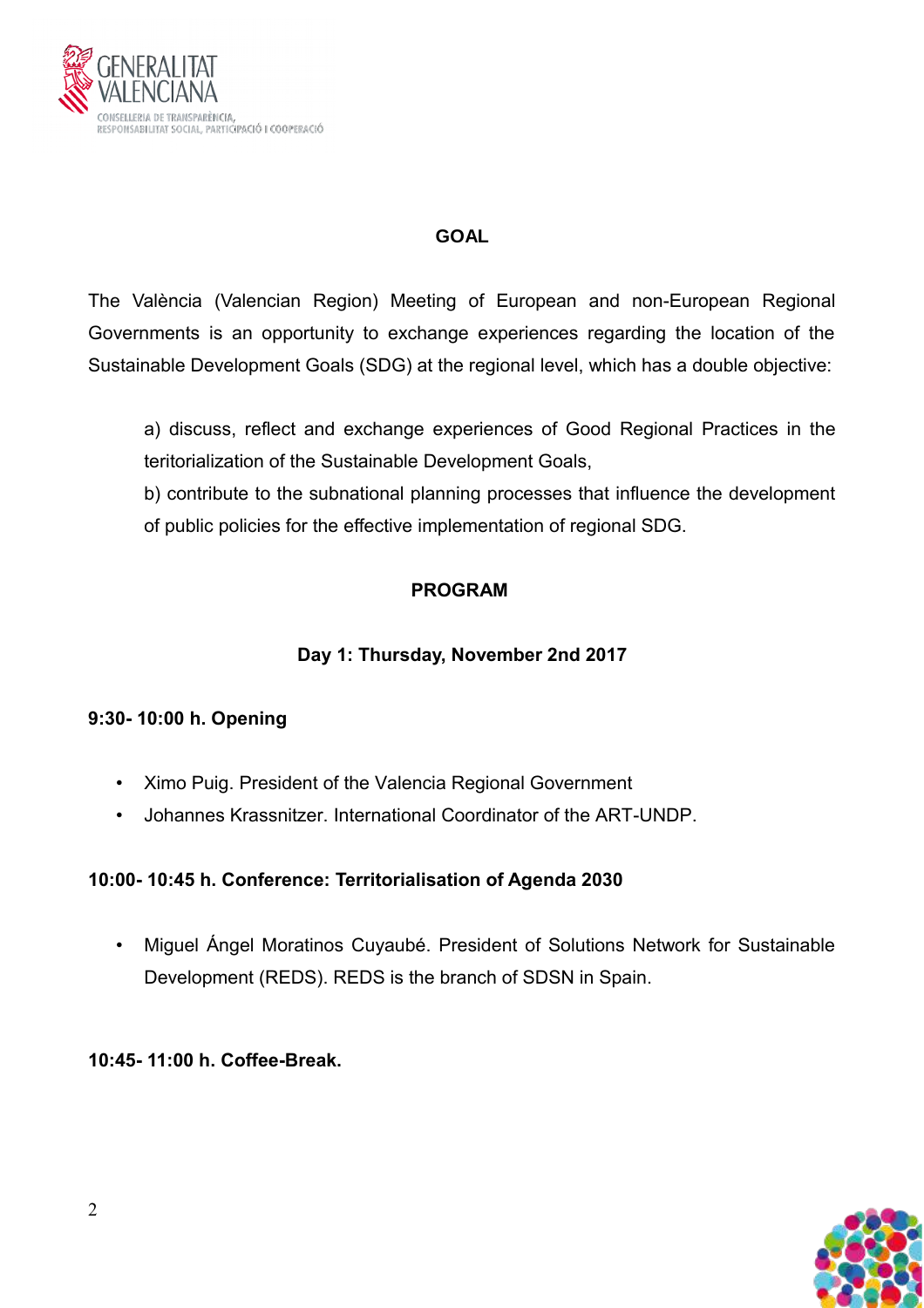

## **11:00- 13:30 h. Presentation of Good Regional Practices**

Moderate: Manuel Alcaraz Ramos. Minister of Transparency, Social Responsibility, Participation and Cooperation. Generalitat Valenciana

- AEXCID: José Ángel Calle.
- Agencia Catalana de Cooperación: Manel Vila i Motlló.
- Regione Basilicata: Annalisa Peroco
- Region Bourgogne-France: Hicham Boujlilat
- Colombia-INNOVE: Jenny Melo
- Ecuador-Gobierno Provincial del Azuay. Paul Carrasco Carpio.
- Federación Española de Municipios y Provincias. Juana López Pagán.
- Gobierno Vasco. Estíbaliz Urcelay.
- Gobierno Vasco. Izaskun Iriarte.
- Regione Emilia Romagna. María de las Mercedes Centanni.
- Región de la Toscana: Marina Dina Tozzi

Participants will be able to use panels, posters and any other audiovisual material they deem appropriate to favor the presentation of their Good Practice or exhibition.

### **13:30- 15:00 h Lunch**

### **15:00-18:00h Workshop**

The workshop will be developed in accordance with the United Nations Model, by presenting a topic by an expert person who introduces the topic and then establishing a formal discussion through a List of Speakers among the representatives of each regional delegation who wish to be part of her, with a duration of 10 '.

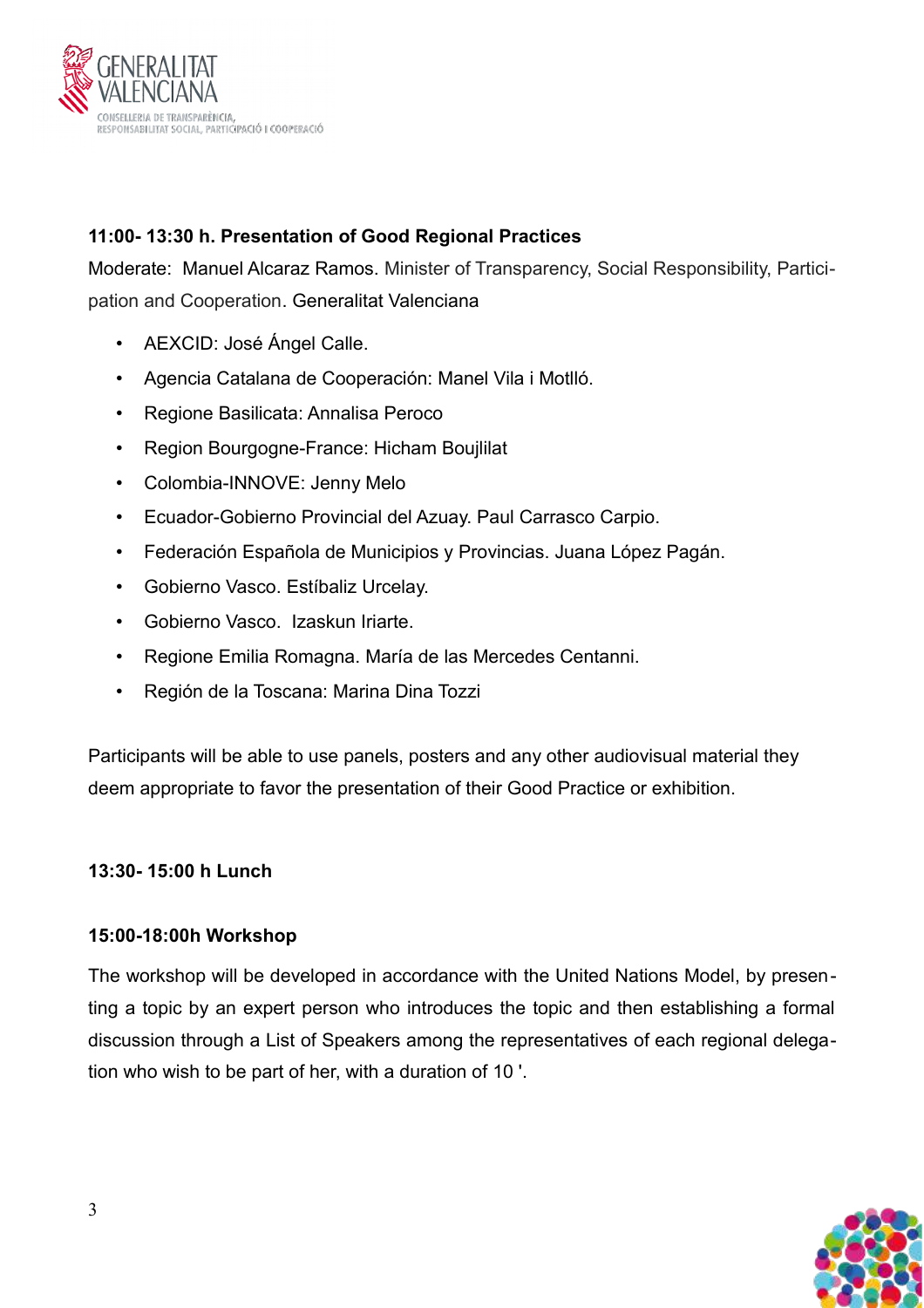

In each of the debates all those invited will be able to attend and actively participate both as speakers and representing the regions attending the event.

## **15:00-15:45 h. General Discussion 1. Development of a strategy to implement Agenda 2030.**

This session seeks to analyze the scenario presented by Agenda 2030 at the regional level, and the need to generate effective partnerships in the territory that result in the achievement of the Sustainable Development Objectives.

• Panellist: Juan Francisco Montalbán Carrasco, Ambassador in Special Mission for the "Agenda 2030".

# **15:45-16:30 h. General Discussion 2. Institutional frameworks for articulation and coordination between levels of government in the territory**

This debate will focus on the need to build a regional governance structure, in coordination with all levels of government to promote stable, prosperous and inclusive societies.

• Panellist: Ignacio Uriarte Ayala. Director of Planning, Coordination, Evaluation and Monitoring. Ibero-American General Secretariat.

### **16:30-17:15 h. General Discussion 3. Partnerships for Sustainable Development**

This third debate will address the importance of articulating and reinforcing Regional Alliances for Sustainable Development, which through the promotion of relationships and partnerships that make it possible to combine capacities and strengths of territorial networks.

• Panellist: Stefano Marta. OECD Policy Research and Advise. Regional Development Policy Division. Centre for Entrepreneurship, SMEs, Local Development and Tourism.

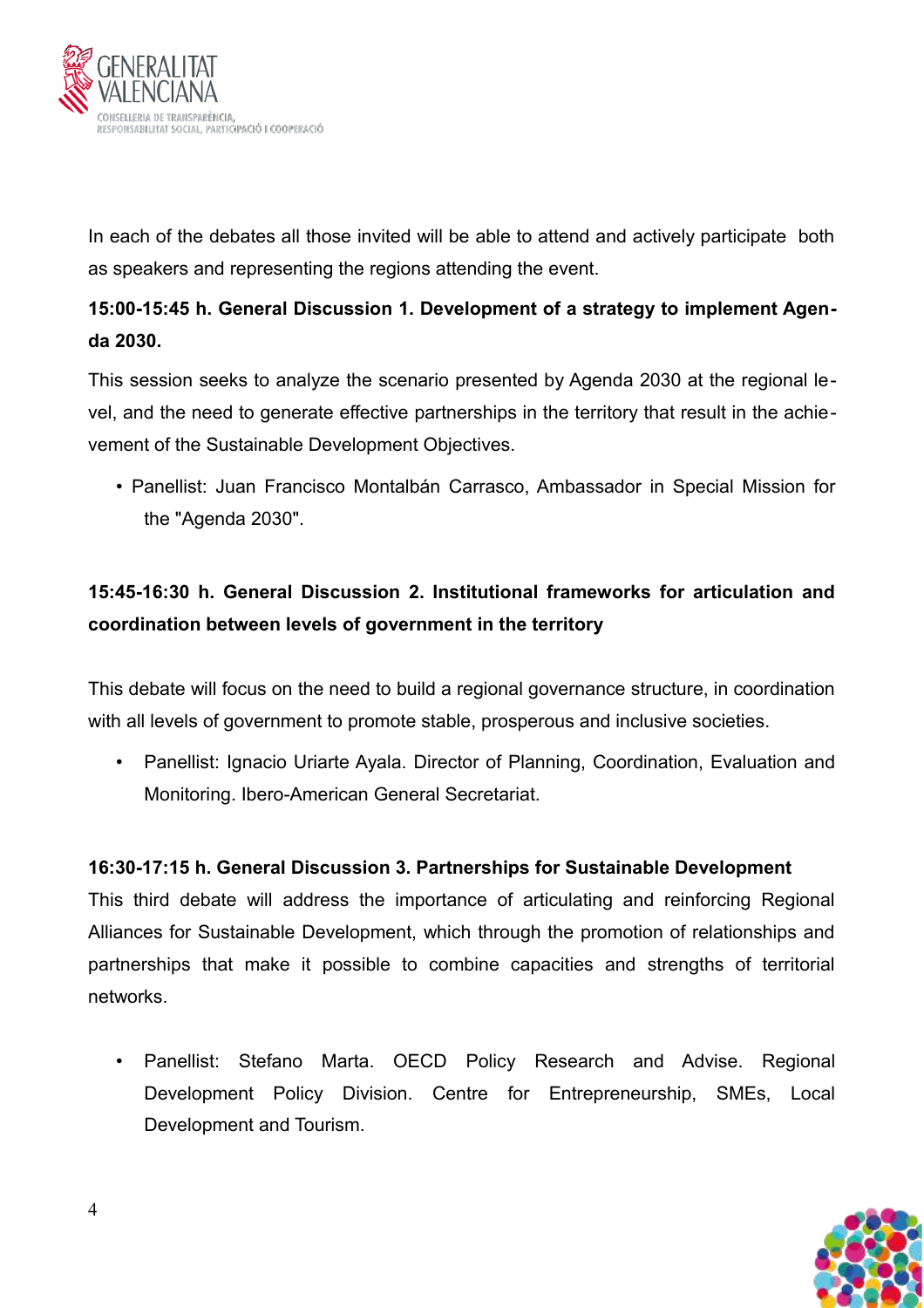

## **17:15:18:00 h. General Discussion 4. Measuring progress in SDG.**

In this discussion, the SDG measurement and monitoring systems will be analyzed, not only to show progress in their compliance, but also to determine the additional efforts that are necessary for their achievement.

• Panellist: Marta García Haro. Solutions Network for Sustainable Development REDS

## **Day 2: Friday, November 3rd 2017**

## **9:00-11:00h. Panel:The role of multilateral organizations and regional organizations in the territorialisation of Agenda 2030.**

- Johannes Krassnitzer. ART-PNUD
- Carles Llorens. Secretary General Organization of the United Nations / Global Forum of Associations of Regions (ORU Fogar).
- Andrés Amayuelas, President of the State Coordinator of ONGD.
- Juana López Pagán. Spanish Federation of Municipalities and Provinces. (confirmed participation).

### **11:00- 11:30 h. Coffee-Break**

## **11:30-13:30h. Panel: The role of Universities and civil society organizations in the territorialization of Agenda 2030.**

- Sandra Astete Muñoz. UNICEF. Department of Awareness and Children's Policies.
- Office for University Cooperation- OCU

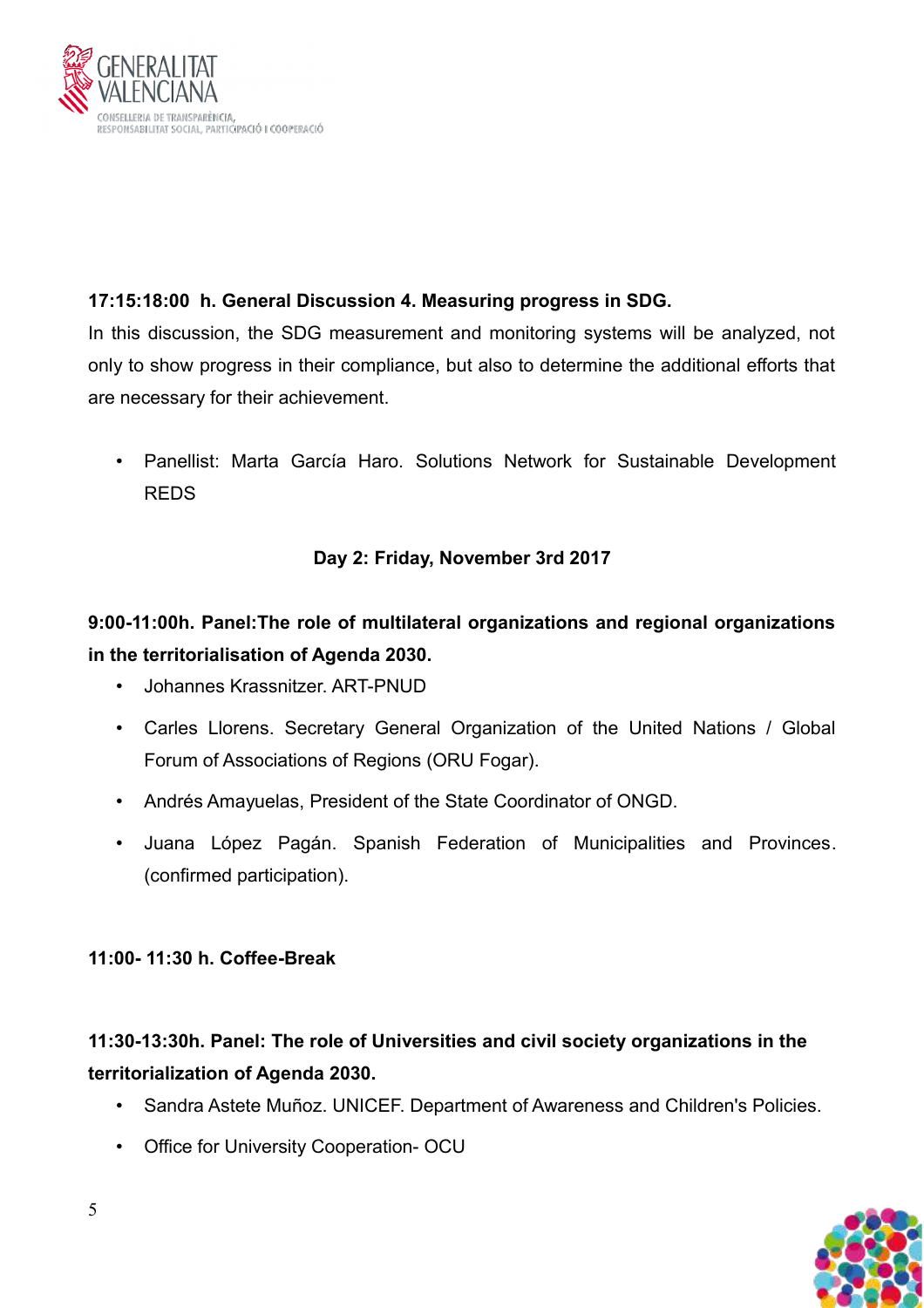

- José Luis García Quiñones. OXFAM-INTERMON. Research and Advocacy in Cooperation and Agenda 2030.
- WORLD WILDLIFE Spain

### **13:45- 14:00 h. Closing and reading of Declaration**

• Manuel Alcaraz Ramos. Minister of Transparency, Social Responsibility, Participation and Cooperation. Generalitat Valenciana

The final purpose is to arrive at a Final Report that, as a result of the debates and reflections, includes the main agreements and commitments of the regional governments regarding the implementation of the Sustainable Development Objectives at the regional level, and guide principles and lines of action for regional governments to improve the territorial articulation and horizontal collaboration between regional governments, civil society, the private sector and the university, with the objective of forging strategic alliances and networks for monitoring and compliance with the Agenda 2030 and the 17 Sustainable Development Goals (SDG)

### **PARTICIPANTS**

### **European regions**

- Manel Vila i Montlló. Director General of Cooperation and Development. Secretary of Foreign Affairs of the European Union. Generalitat de Catalunya (confirmed participation)
- Leire Madariaga. Director of External Relations. Basque Government (confirmed participation)
- José Ángel Calle. Director of the Extremadura Agency for International Cooperation for Development (AEXCID). Junta de Extremadura (confirmed participation)
- Sabrina Bandera. Éupolis Lombardy. Istituto superiore per la ricerca, la statistica e

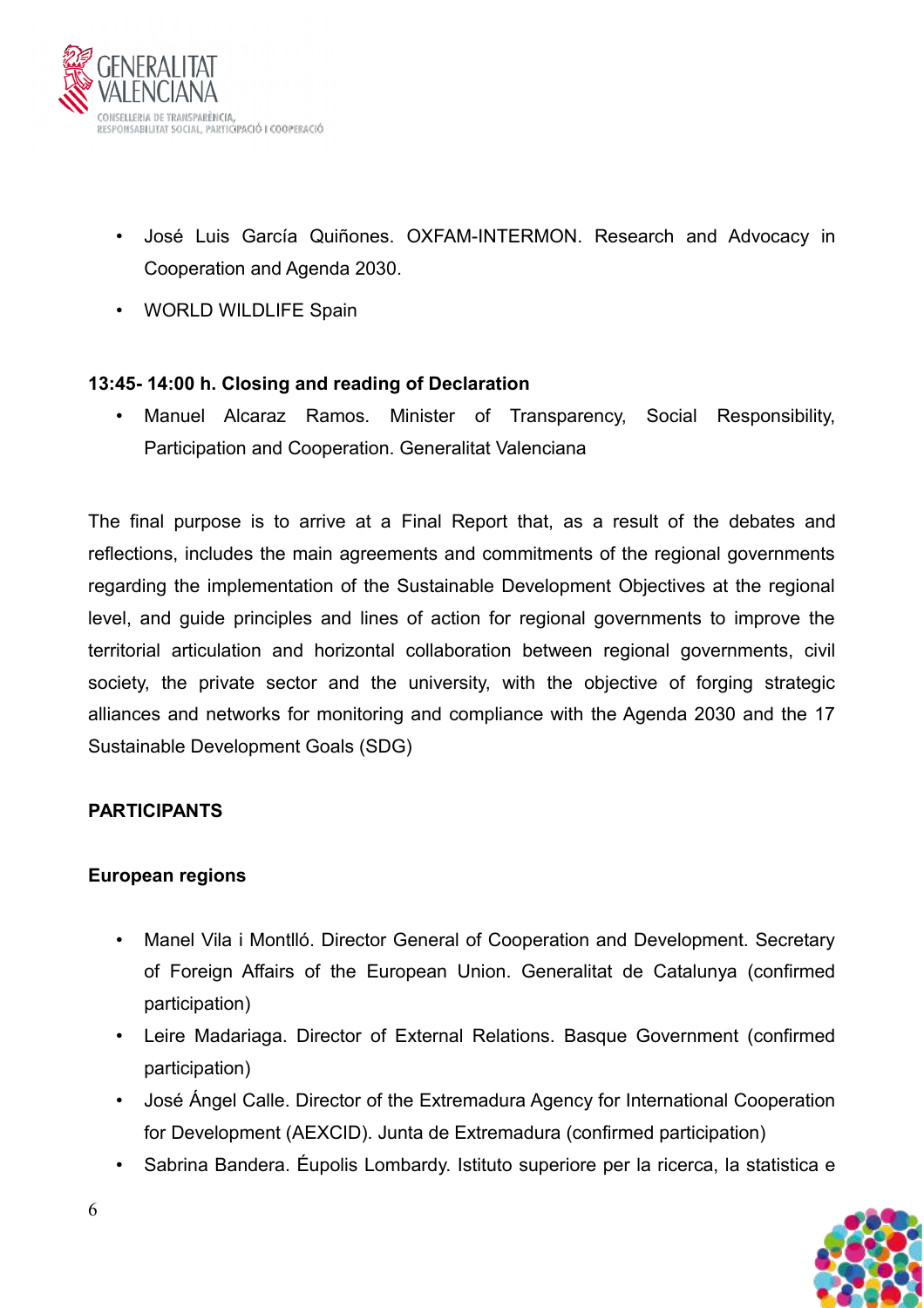

formazione. (confirmed participation)

- Maria Dina Tozzi . Regione Toscana. (confirmed participation)
- Annalisa Peroco Basilicata.(confirmed participation)
- Hicham Boujlilat Conseiller Régional en Charge de la Coopération et de la Solidarité Internationales. Region Bourgougne Franche Comté. (confirmed participation)
- Karine L'HOSTIS**.** Direction Europe et Rayonnement international.Chef du service Affaires européennes et Rayonnement international.Region Bourgougne Franche Comté. (confirmed participation).
- Francisco Ramirez-Méndez. Région Nouvelle Aquitaine. Chargé from Mission International. Site of Poitiers. Pôle Développement Économique et Environnemental. (confirmed participation)
- María de las Mercedes Centanni. Servizio Coordination of the Politiche Europee, Programmazione, Cooperazione, Valutazione. Regione Emilia Romagna. (confirmed participation)
- Juana López Pagán. Spanish Federation of Municipalities and Provinces. (confirmed participation)

## **Non-European Regions**

- Paúl Carrasco Carpio. Provincial Government of Azuay. Ecuador. (confirmed participation)
- Jenny Melo. INNOVE- Antioquia Sostenible. Colombia (confirmed participation)
- José Ignacio Peralta Sánchez. State of Colima (Mexico) (pending confirmation)
- Lucas Crivelli Provincial Director of Housing and Urbanism. Province of Santa Fe (Argentina) (pending confirmation)

## **Institutional experts**

• Miguel Ángel Moratinos Cuyaubé, President of Solutions Network for Sustainable Development (REDS). REDS is the branch of SDSN in Spain. (confirmed